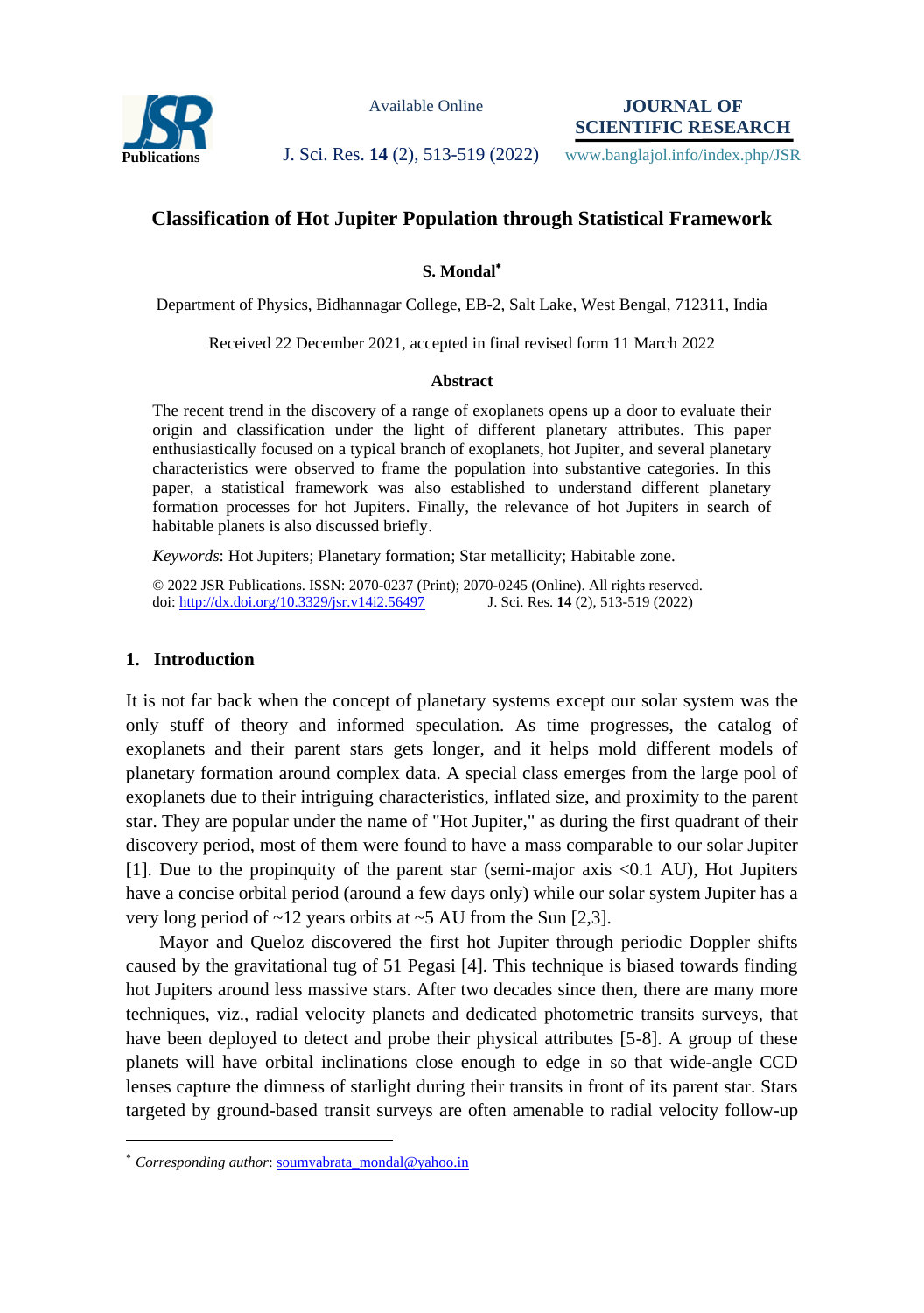to establish a collation of the hot Jupiter archive. By combining planet discoveries from various surveys into an updated sample, we may say something more precise about the population statistics of hot Jupiters with respect to their physical parameters.

#### **2. Formation of Hot Jupiters**

Prior to the discovery of exoplanets, planet formation theory had been developed around our solar system model. The peculiar characteristics of hot Jupiters forced us to diversify our thoughts. Previous studies have suggested density of smaller planets changes inversely with planetary radius [9,10]. We have extended our study to include all the newly discovered hot Jupiters to verify their validity [11]. Though smaller planets do not exhibit any significant size-density relation, a different regime can be observed for giant planets having a radius comparable to our Jupiter (Fig. 1).



Fig. 1. Variation of planetary density of hot Jupiters *w.r.t.* their size. Red line representing linear trace interpolation of relative densities indicates fluctuation. Everything scaled up to our solar

Fig. 2. A study to find correlation between size and their average orbital distance from host star. Radius and density of hot Jupiters are represented by relative size and colour respectively.

Even a reciprocal trend can be found on a close lookup. As for size increases for giants, a steady increment in terms of its density cannot be ignored. Here masses are derived from radial velocity or transit timing variation data available. Inflated size and close proximity to the host star of hot Jupiters imply the presence of a high amount of gaseous components. It is likely to result from the rapid formation of the gaseous atmosphere around before its protoplanetary disk dissipates. Thermal evolutionary atmosphere models deny the *in situ* formation of rocky cores of hot Jupiters [12]. Scientists believe that the formation of a rocky core followed by the accretion of a gaseous envelope starts far away from its parent star, and then it migrated to its current position [13,14]. There are two different theories behind the migration of hot Jupiters. One is based on gradual migration through the gaseous protoplanetary disk [1,13]. It is mainly applicable to the single child planetary system, and the metallicity of the parent star also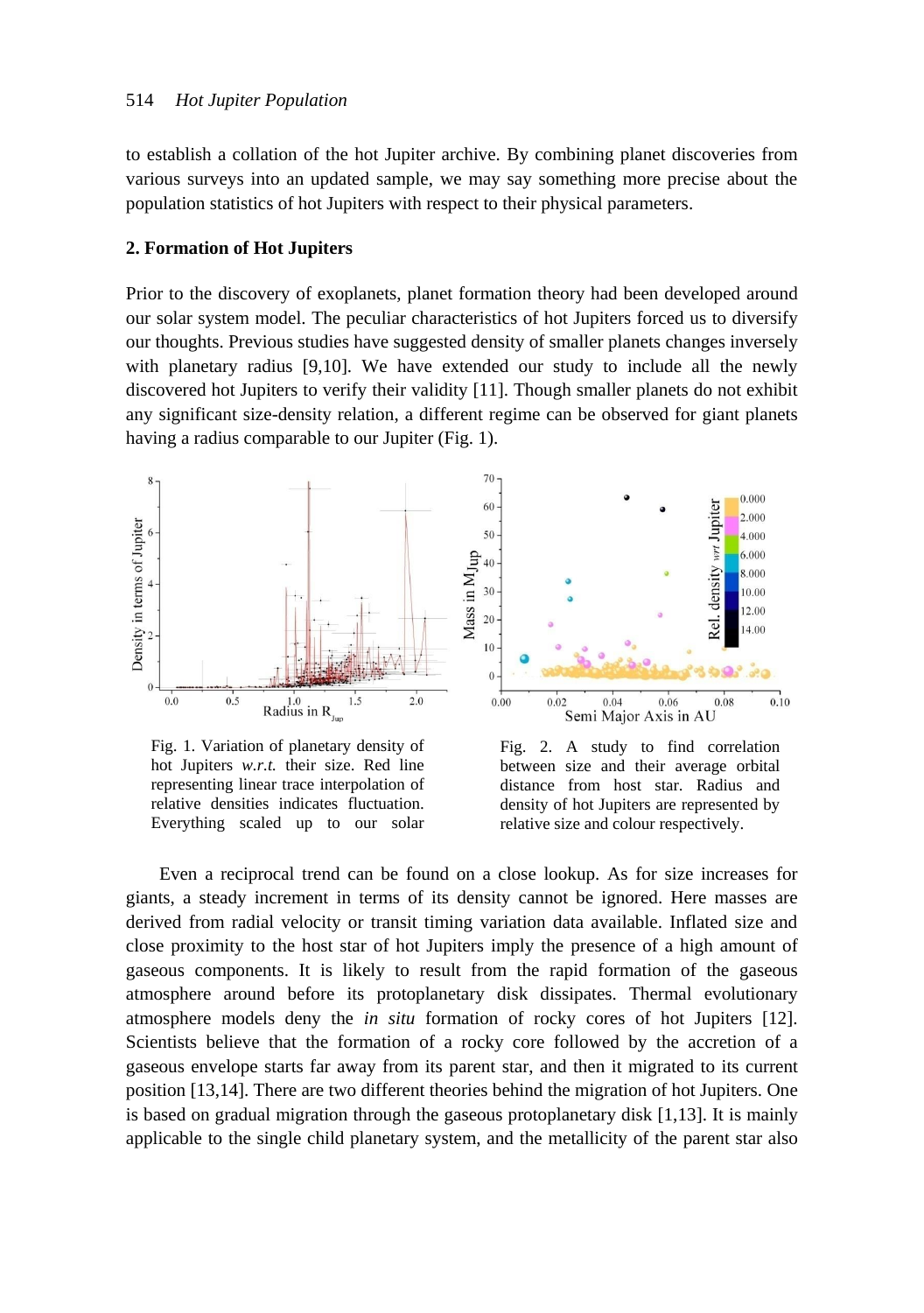plays a crucial role in the driving force behind the migration mechanism. The timescale for the inward migration of a giant planet depends on the planet's size and the mass and viscosity of the gaseous disk [15]. The alternative model proposes tidal circularisation after excitation in eccentricity due to any secular perturbation [16,17]. It mainly covers up planetary systems where any planetary scattering occurred due to any perturbation. In both cases, hot Jupiters' density depends on the migration time and metallicity of the protoplanetary disk. However, there are few substantive theories behind the drive of hot Jupiters, but the stopping mechanism is still under mere speculation [18,19]. It has been noticed there is a pile-up of hot Jupiters around 0.3-0.6 AU. Fig. 2 shows most of the hot Jupiters have low density, wrapped up with light gaseous atmosphere irrespective of their sizes. As expected, denser ones are also heavy due to their solid core. But same proportionate relation does not hold for size. In Fig. 2, we can see two super heavy candidates are also the densest members (denoted in black) of the hot Jupiters family, and they are relatively farther away from the host star than other giant ones. It can be assumed that due to close proximity to its host stars, hot Jupiters stripped mass due to stellar irradiation. It results in most of the hot Jupiters are having an average size and low density. Heavier planets are mainly formed over a greater timescale, making them denser than average hot Jupiters. Studies showed massive cores need to reach a critical mass of  $\sim$ 10  $M<sub>Earth</sub>$  to undergo runaway gas accretion before the gas dissipates for heavier disks [20]. Over a critical density limit, the mass-loss rate due to stellar radiation reduces by a margin as the rocky core is always difficult to disintegrate with a gaseous envelope. The apparent abundance of smaller and less dense hot Jupiters near the host star strengthens the irradiation-mass loss theory. These dwarfs have a high chance of annihilation in the future either through accretion onto their host star or by stripping off its leftover mass. The low density of smaller hot Jupiters implies that these planets formed before the gas in the system dissipated completely. The metallicity of the protoplanetary disk determines the rapidness of planetary core formation and chances to accrete a gaseous envelope before the gas in the system dissipates. There are also some other decisive factors in the formation of hot Jupiters that needs to be discussed.

### **3. Metallicity of the Host Star**

The abundance of heavy elements in the photospheres of host stars provides a trail of the chemical composition of the initial protoplanetary disk to its planet [21]. Together with the disk mass, the disk metallicity corresponds to the available amount of planetesimals in the disk for planetary formation. Metallicity, denoted [m/H], is defined as the proportion of a star's outer layers made up of chemical elements other than hydrogen and helium and expressed on a logarithmic scale where zero is the Sun's metallicity. There are different versions of planet-metallicity correlation, but it was observed that the occurrence of gas giant hot Jupiters is nearly proportional to the square of [m/H] [22-25]. This is in good accordance with collision rates of dust particles available in the gas-depleted disk,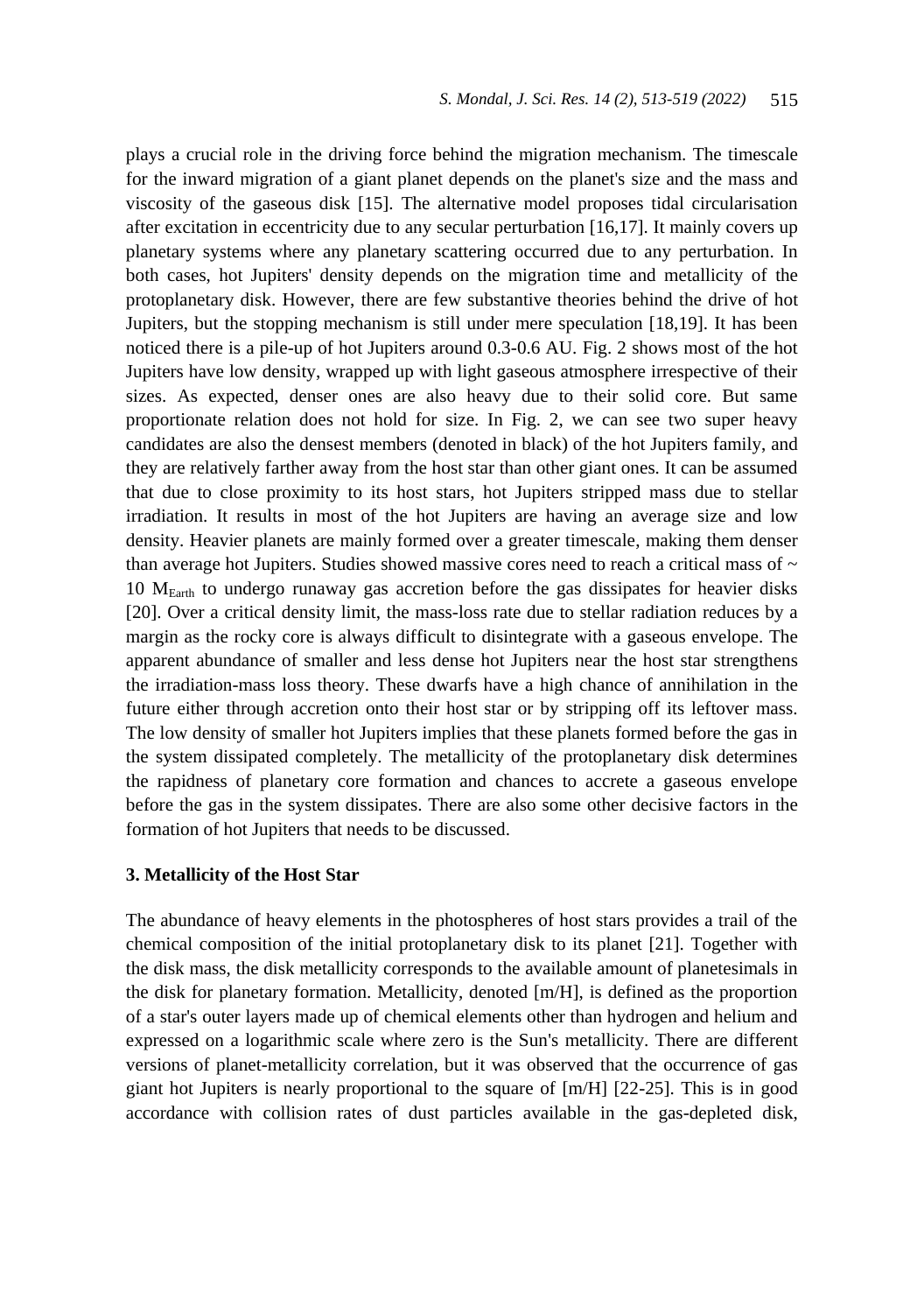suggesting its influence on the final existence of a gas giant planet. This model lends weight to the core accretion model [14].





Fig. 3. Study of host star metallicity for hot Jupiters *w.r.t.* its radius. A significant grouping can be observed where Neptunian sized hot Jupiters are around sub solar metallic star and giant ones around super solar.

Fig. 4. Dependencies of host star metallicity on formation and size of hot Jupiters through core accretion process was studied. Terrestrial sized planets are crowded in super metallic environment.

To find a correlation qualitatively between the size of hot Jupiters and their parent star metallicity, a study has been done through Fig. 3. Though the distribution of hot Jupiters in the host star metallicity plane is all over, a significant observation can be made through proper sampling. Average metallicity of stars hosting smaller planets having a radius less than Neptune ( $R_P < 0.4R_{Jup}$ ) is very much lower (-0.068±0.003) than that of the stars harboring gas giants  $(0.076 \pm 0.002)$  having a radius greater than the previous class. It is clear from Fig. 3 that smaller hot Jupiters can be observed around a wide range of parent star metallicity, but giants are more likely to be around super solar metallicity. The current study confirms the correlation between metallicity and the possibility of solar-type stars hosting giant hot Jupiters is weaker for Neptunian-sized planets predicted earlier for different planetary samples [26].

As metal-rich stars show the tendency of the increased occurrence rate of planets, it is interesting to investigate the correlation between planetary mass and stellar metallicity also. Fig. 4 exhibits a dense population of lightweight hot Jupiters around positive metallicity. It is relevant to mention that situations for lighter and smaller hot Jupiters are not similar in correlation to host star metallicity. Under the light of Fig. 2, we can observe the scattered distribution of lighter hot Jupiters in the density plane. Most of the terrestrial weighted hot Jupiters are rocky carry out a trace of availability of accretion ingredients in their host star environment. Not all small planets have similar cores due to distance from the host star. They have different gaseous wrapper stripping off rates. So size for smaller hot Jupiters does not significantly correlate with disk metallicity.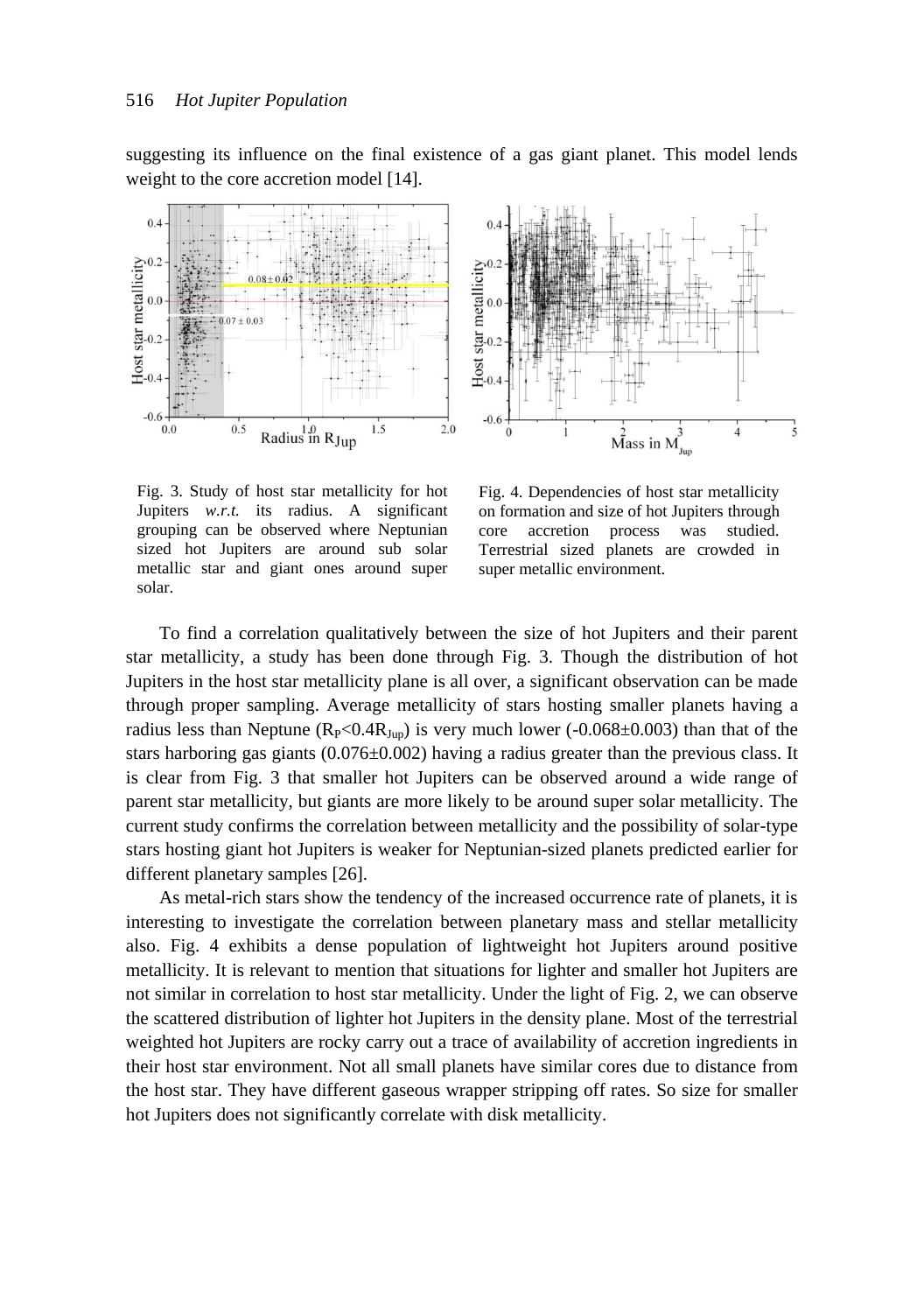

Fig. 5. A representation of frequency distribution regarding the occurrence of hot Jupiters around different metallic stars. The red curve represents regression fit.

Most of the hot Jupiters are found around low metallic stars. Fig. 5 describes their occurrence rate of them in different metallic conditions. I have taken bin width of metallicity 0.01 dex, and the presence of hot Jupiters are found equally shared by sub and super metallic stars. To investigate any relation between hot Jupiters and their parental metallicity, I have deployed regression fitting on occurrence histogram, and it follows as

$$
N = 140 \exp(-\frac{([m/H] - 0.01)^2}{0.8})
$$
\n(1)

where [m/H] and N represents star metallicity measured and no. of hot Jupiters present around it. The coefficient of determination for regression above fit was found 0.9, reflecting a strong correlation between the existences of hot Jupiters with their host star metallicity.

# **4**. **Habitable Zone**

Previous studies show formation and migration of a giant planet leaves the planetesimal population sufficient time to re-generate in the lifetime of the disk, and terrestrial planets may form adjacently [27]. The character and composition of a system of terrestrial planets are strongly affected by the metallicity of the disk and the presence of one or more giant planets [17]. The habitable zone around a star is defined by the temperature range in that region appropriate for liquid water to exist on the surface of an Earth-like planet. Our solar system is roughly 0.95 - 1.37 AU [28]. Being so near to the host star, hot Jupiters lose their candidature to be a habitable planet. Nevertheless, they can be a good indicator to locate potentially habitable planets. However, other factors play a crucial role in the formation of habitable planets. It has been assumed for the stars having metallicity higher than 0.3 dexes, the probability of hosting a potentially habitable planet drops precipitously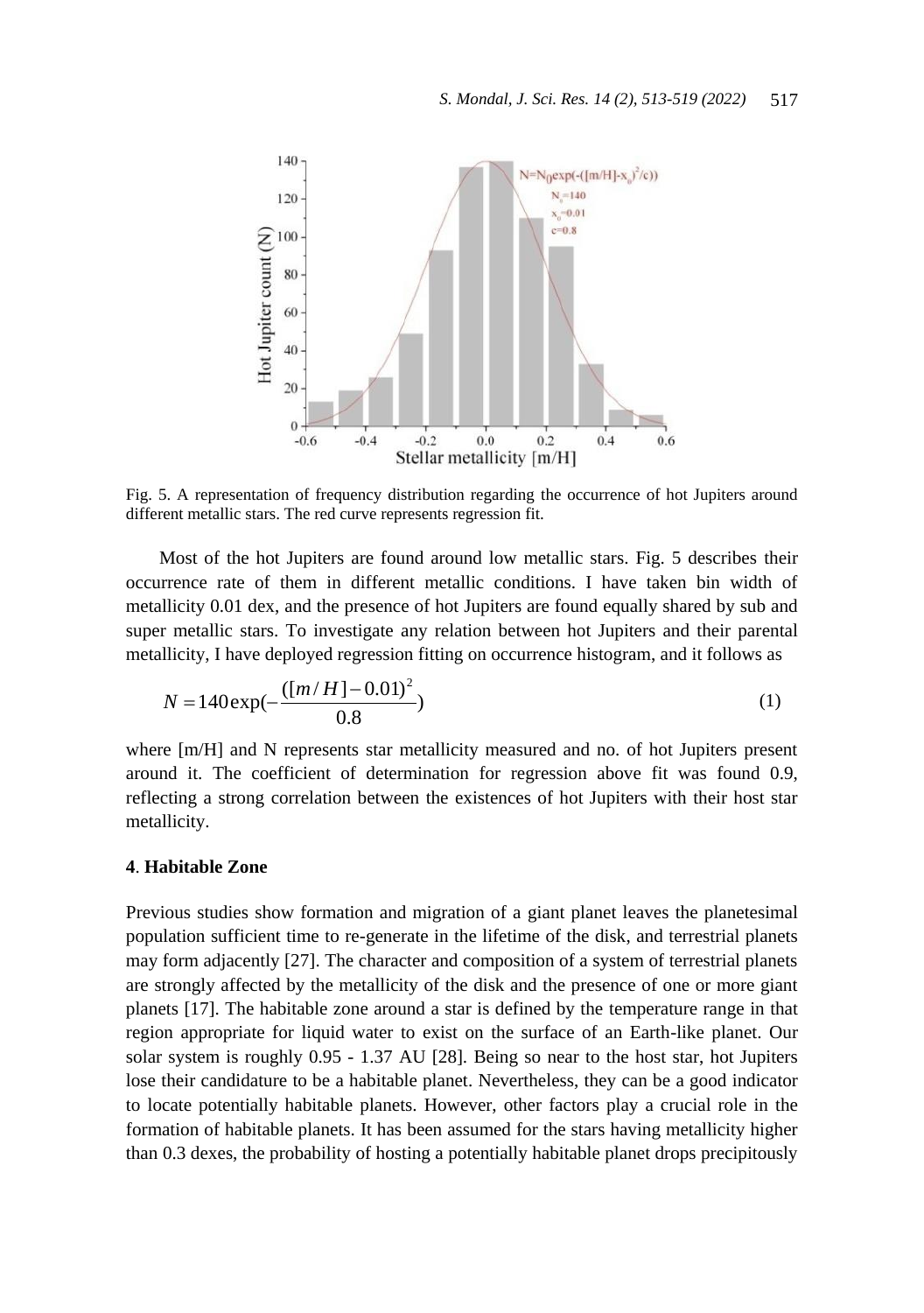[29]. It drives my search around G-type stars similar to Sun and to the region where planets accompanied by hot Jupiters having a habitable temperature. Measurement or prediction of exoplanets is a complex algorithm, and only 11 % of discovered exoplanets members have registered temperature range till now. Among them, 20 % are around Gtype stars. Only seven candidates rise to habitable temperature restriction (200-450 K), and all of them have host star metallicity between -0.1 to 0.3. More than 70 % of them are part of multiple planetary systems, and half of them are accompanied by hot Jupiters. In my result, lack of information on planetary temperature measurement yields small sample data forestalled by the expectation of finding of accompanied hot Jupiters through ongoing planetary search.

# **5**. **Conclusion**

In this paper, a typical class of exoplanets named hot Jupiters is observed for their abundance in close proximity to host stars. Their migration towards host stars is also scrutinized through different existing models. A strong correlation between size and density has been observed for giant hot Jupiters, but smaller ones disobey it. It has been investigated through the lens of their proximity to the parent star, indicating two different populations in their catalog. A further study considering protoplanetary metallicity strengthens the previous speculation. A progressive study to differentiate them was also done but not included here as it is beyond the scope of this paper. Observations drawn in this paper reveal a connection between the core accretion process of hot Jupiters during migration and their size and density. A distribution study of the metallic environment was done to model accordingly. As the impression of star metallicity is one of the key ingredients for the presence of a habitable zone, an association of finding habitable planets to a hot Jupiter companion may be a great way to lookup.

# **Acknowledgments**

The author is thankful for different exoplanets databases like exoplanet.eu, exoplanets.org for providing important planetary parameters.

# **References**

- 1. E. B. Ford, Proc. Nat. Acd. Sci*.* **111**, 12616 (2014). <https://doi.org/10.1073/pnas.1304219111>
- 2. A. B. Bhattacharya, S. Mondal, J. Pandit, D. Halder, A. Sarkar, and B. Raha, IJEST **4**, 3029 (2012).
- 3. C. Hellier, D. R. Anderson, A. C. Cameron, M. Gillon, L. Hebb, P. F. L. Maxted, D. Queloz, B. Smalley, A. H. M. J. Triaud, R. G. West, and D. M. Wilson, Nature **460**, 1098 (2009). <https://doi.org/10.1038/nature08245>
- 4. M. Mayor and D. Queloz, Nature **378**, 355 (1995). <https://doi.org/10.1038/378355a0>
- 5. J. T. Wright, O. Fakhouri, G. W. Marcy, E. Han, Y. Feng, J. A. Johnson, A. W. Howard, D. A. Fischer, J. A. Valenti, J. Anderson, and N. Piskunov, Publications Astronomical Soc. Pacific **123**, 412 (2011). <https://doi.org/10.1086/659427>